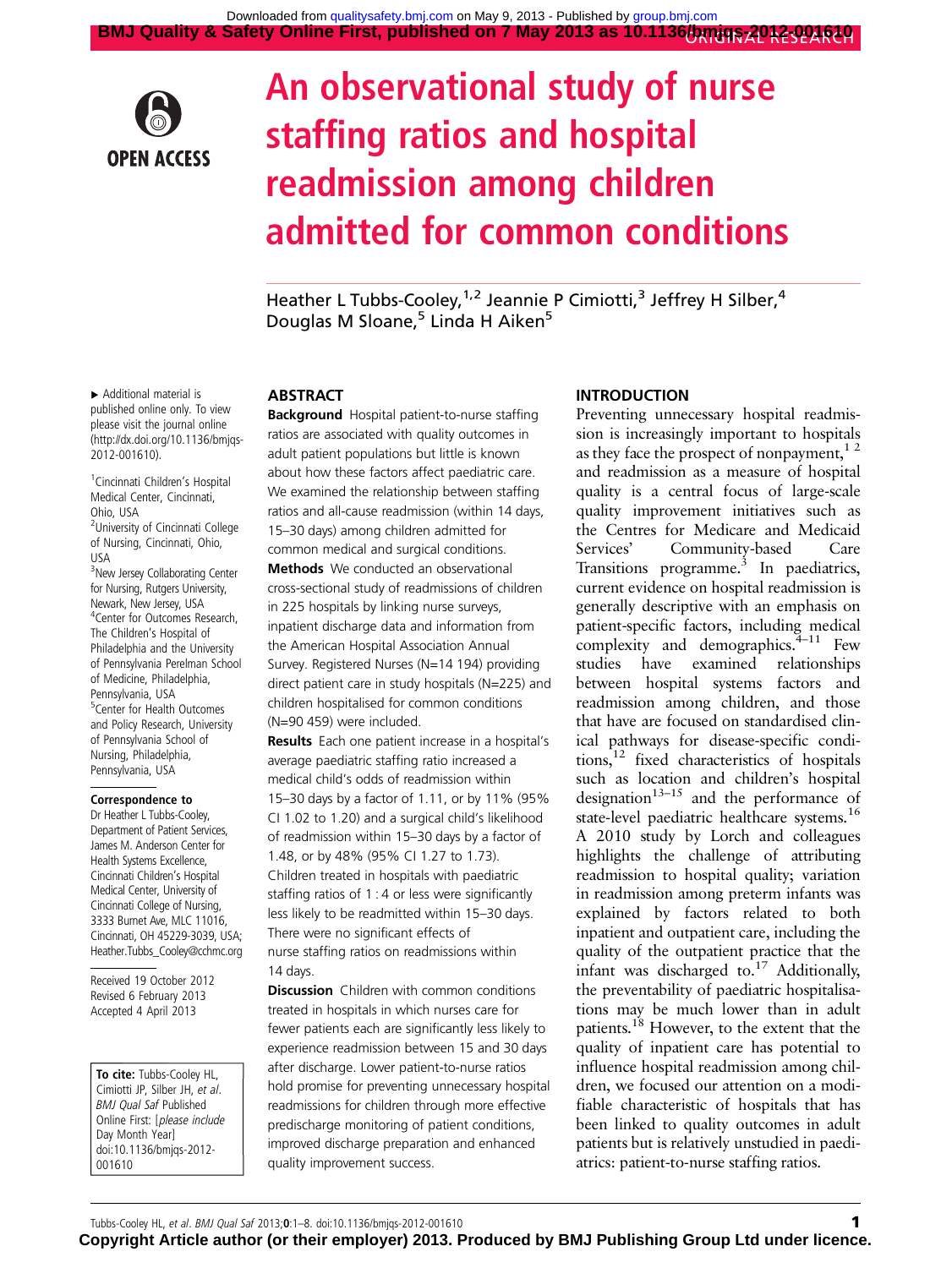## Original research

The potential for nurse staffing to influence hospital readmissions may be explained by the role of bedside nurses in supporting appropriate discharge. During the inpatient stay, nurses identify and respond to changes in a patient's condition; educate patients and families on home management of diseases, devices, wounds and medications; and act as a final buffer during the transition from inpatient to outpatient care. A 2008 study by Weiss and colleagues found that better quality of discharge teaching by nurses was predictive of increased readiness for discharge among parents of hospitalised children, decreased coping difficulty in the weeks following discharge, and ultimately, fewer postdischarge readmissions and emergency department visits.<sup>19</sup> Staffing levels likely impact the amount of time nurses are available to engage in these core processes as well as their effectiveness in doing so. There is a robust research literature documenting an association between more favourable nurse staffing and a range of patient outcomes including mortality, adverse events and satisfaction with care.<sup>20–25</sup> Additionally, registered nurse (RN) staffing levels have been shown to directly be associated with hospital readmissions in adult patients cared for on medicalsurgical units.<sup>26 27</sup> However, the extent to which nurse staffing levels relate to paediatric readmission was previously unstudied.

The purpose of this study was to examine associations between hospital nurse staffing ratios and readmission among children admitted for common medical and surgical conditions. We studied common conditions for the purposes of focusing on diagnoses and procedures where a readmission is generally considered undesirable and possibly preventable. We departed from traditional studies of 30-day readmission to analyse readmission in discrete time intervals within the first 30 days after discharge: within 14 days and 15–30 days. This decision was prompted by clinical observations that rehospitalisation in the immediate postdischarge period may be more related to the quality of hospital care than rehospitalisations beyond the first 2 weeks, which may be more influenced by non-hospital characteristics. We hypothesised that better staffing ratios within hospitals (eg, fewer patients per nurse on average) would be associated with reduced odds of readmission during both time intervals, with the strongest and most significant effects evident within the first 14 days after hospital discharge.

## METHODS

## Design

We conducted an observational, cross-sectional study using 2006 data from three sources: RN survey data from California, Florida, New Jersey and Pennsylvania; state-based inpatient discharge data for hospitals in the corresponding states; and the American Hospital Association Annual Survey.

## Sample and setting

## Nurses

Using licensure lists provided by state boards of nursing, we mailed surveys to a 40% random sample of RNs in CA and PA, a 50% random sample of RNs in NJ and a 25% random sample of RNs in FL. Details of the nurse survey design and implementation are published elsewhere.<sup>20</sup> The initial survey response rate was 39%. A subsequent survey of randomly selected non-responders (n=650 in California, n=650 in Pennsylvania) achieved a 91% response rate and revealed no differences on measures of workload between the groups.<sup>28</sup> Respondents reported a variety of employment statuses and settings, though in this study, we report on nurses providing direct patient care within hospitals. We asked nurses to provide the name of their employing hospital, to identify the type of unit they worked within (medical, surgical, intensive care unit, paediatric), and to report the number of patients they cared for on their last shift worked. Identification of hospitals enabled aggregation of nurses' responses within institutions, which allowed us to create hospital-level measures of nurse-to-patient staffing ratios. Identification of units enabled us to create a paediatric-specific measure of nurse staffing, described in more detail below.

## **Patients**

Discharge data from state agencies for children ages 1–17 were used in the calculation of readmission if the primary diagnosis or procedure code represented a common condition and children were treated in hospitals meeting inclusion criteria. Medical conditions, surgical procedures and comorbidities (see online appendix) were identified based on diagnosis-related group (DRG) and International Classification of Diseases and Related Health Problems, Ninth Revision (ICD-9) codes as defined in previous publications.<sup>15 29</sup> Children hospitalised during the fourth quarter of 2006 in the state of Florida were excluded due to the lack of explicit admission and discharge dates in the patient record (n=5181). Children missing a key socioeconomic index risk adjustment variable were also excluded from the analysis (n=2123). Lastly, we excluded children who experienced a readmission beyond 30 days postdischarge (n=4389) in order to focus our analyses on readmission within the first 30 days.

## Hospitals

Included hospitals were all non-federal acute-care facilities (excluding psychiatric hospitals) in the four states with at least 50 paediatric discharges per year for any of the conditions of interest and with at least 10 staff nurse respondents. Previous research showed that a minimum of 10 nurse respondents per hospital produced reliable aggregate nursing self-report measures.<sup>30</sup> Most hospitals in the analysis had significantly more than 10 nurses, with the average number of nurses per hospital being 63.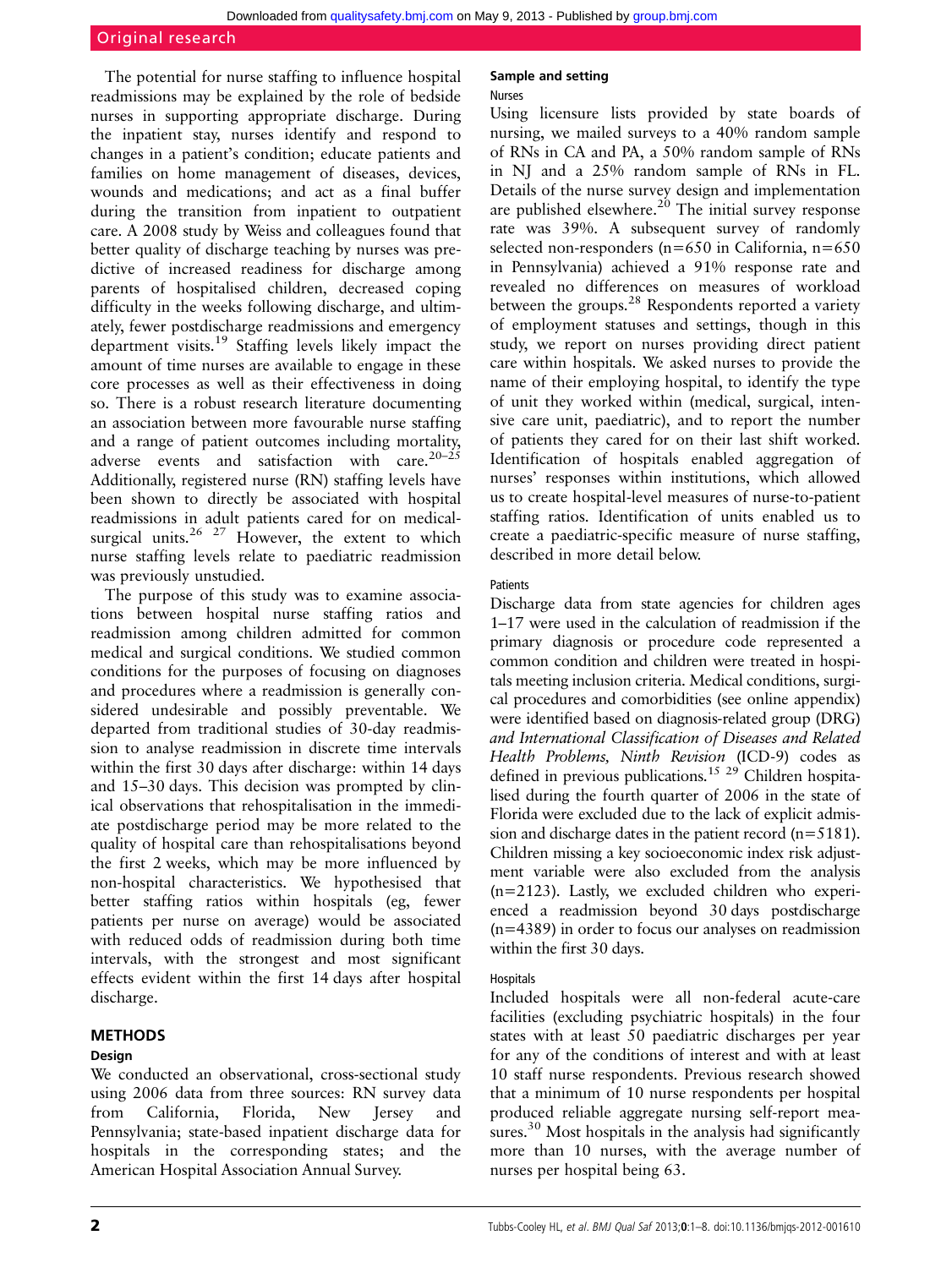#### Measures

Patient-to-nurse staffing ratios were calculated based upon nurse reports of the number of patients cared for on their last shift worked. Prior research shows that nurses' self-reports of the number of patients assigned to their care are reliable and have better predictive validity than other commonly used sources to derive staffing measures such as administrative data.<sup>31</sup> Hospital-level averages of nurses' reports of the total number of patients cared for were calculated (1) for all direct patient care nurses on all units and (2) for direct patient care nurses who reported working on a paediatric unit. Thus, hospitals had two indicators of staffing ratios: one for all nurse staffing and one for paediatric nurse staffing.

We also examined the effects of staffing by utilising a contemporary paediatric staffing benchmark of no more than four patients per nurse based upon the state of California's mandated minimum nurse staffing ratios.<sup>32</sup> This variable was constructed at the hospital level as a dichotomous variable, with a zero indicating that the average hospital paediatric nurse staffing ratio (based on paediatric nurse reports) was greater than four patients per nurse and a one indicating that the average paediatric nurse staffing ratio was less than or equal to four patients per nurse.

A readmission was defined as any repeat hospitalisation occurring within 14 days or between 15 and 30 days of discharge from an index hospitalisation. To account for patient characteristics, we included measures of patient demographics (age, sex, race, payer), a measure of socioeconomic wellbeing for the patient's home zip code based upon publicly available US census data,<sup>33</sup> primary diagnosis, primary procedure type, comorbidities and illness severity (emergent admission, transfer admission, hospitalisation in the previous year).

Measures of hospital characteristics such as teaching intensity, technology level, bed size and type (children's vs general) were included to account for organisational characteristics that could confound the relationship between staffing levels and readmission. Teaching intensity was modelled as a categorical variable based on the resident-to-bed (RB) ratio: nonteaching (RB ratio=0), minor teaching intensity  $(0 < R$ B ratio  $\leq 0.25$ ) and major teaching intensity (RB ratio >0.25). Technology level related to the performance of cardiac and/or solid organ transplant surgery; hospitals performing neither procedure were classified as low-technology hospitals while those performing one or both were classified as high-technology hospitals. Bed size was modelled as a continuous variable. A hospital was classified as a children's hospital if either (1) 90% or more of patients admitted to the hospital in 2006 were younger than the age of 17 or (2) the hospital was in the top fifth percentile in the state with respect to the volume of paediatric admissions between ages 1 and 17 years, and the hospital also (a) has a paediatric residency programme or (b) has a primary affiliation with a medical school.<sup>34</sup>

We used common identifiers to aggregate nurses and patients within hospitals, though we were unable to link the outcomes of individual patients with data provided by individual nurses. The final sample consisted of data from 14 194 RNs and 90 459 children in 225 hospitals, 19 of which were children's hospitals. The mean number of total nurse respondents per hospital was 63 (range 10–248) and the mean number of paediatric nurse respondents per hospital was 3.25 (range 1–40); there were 732 paediatric nurses distributed across study hospitals. The study protocol was reviewed and approved by the institutional review board of the University of Pennsylvania.

### Risk adjustment and data analysis plan

Risk adjustment models for readmission at both time points were developed separately for medical and surgical cases by randomly splitting the full samples into estimation and validation samples. We included all the patient variables outlined above and assessed the fit of the models by C-statistics, which ranged from 0.70 to 0.79 for the medical models to 0.82 to 0.85 for surgical models.

Binary and multinomial logit regression models were constructed to estimate the effects of nurse staffing ratios on a child's likelihood of readmission at multiple time points with and without controlling for relevant patient and hospital characteristics. Both approaches yielded nearly equivalent results, so we present results from the binary models for ease of interpretation and discuss only adjusted models. We compared children readmitted in discrete intervals within the first 30 days after discharge to children who did not experience a readmission at any point after their index hospitalisation, and we analysed medical and surgical cases separately. We transformed logit coefficients to ORs and used robust SEs to account for the clustering of patients within hospitals. All analyses were performed using Stata V.11.0 (STATACorp, College Station, Texas, USA), and results were considered statistically significant at  $p < 0.05$ .

#### RESULTS

#### Descriptive findings

We had complete data for 90 459 paediatric patients, who constituted approximately 67% of index admissions for the conditions of interest in the four states in 2006. Of these patients, 1075 (1.2%) were readmitted within 14 days and 656 (0.7%) were readmitted between15 and 30 days of discharge. Medical cases accounted for 75% (n=68 321) of the overall sample and 96% (n=1663) of total readmissions. A breakdown of the sample distribution for individual diagnoses and procedures is available in the online [supplementary appendix.](http://qualitysafety.bmj.com/lookup/suppl/doi:10.1136/bmjqs-2012-001610/-/DC1) Table 1 highlights characteristics of the patient sample. Slightly more than half of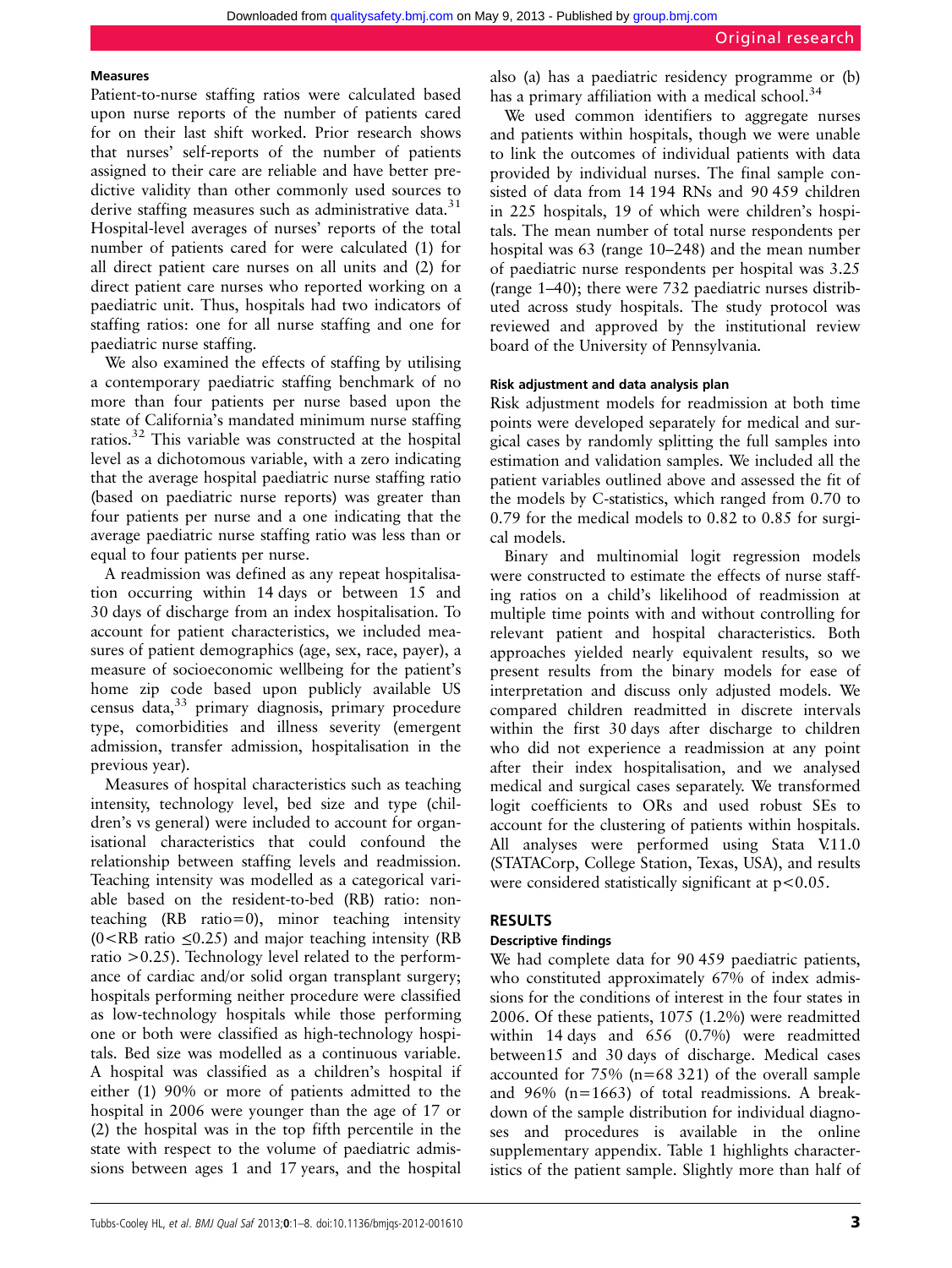## Original research

| Table 1 |  |  | Patient sample characteristics (n=90 459) |  |  |
|---------|--|--|-------------------------------------------|--|--|
|---------|--|--|-------------------------------------------|--|--|

| <b>Characteristic</b>            | No. (%)      |
|----------------------------------|--------------|
| Age (mean, SD)                   | 7.6(5.4)     |
| Length of Stay (mean, SD)        | 3.0(4.9)     |
| Male                             | 50375 (55.7) |
| Emergency admission              | 56176 (62.1) |
| Transfer admission               | 4808 (5.3)   |
| Hospitalisation in previous year | 7585 (8.4)   |
| Medicaid as primary payer        | 35245 (39.0) |
| Non-white race                   | 51332 (56.8) |
| Comorbid conditions              |              |
| None                             | 72852 (80.5) |
| 1                                | 14760 (16.3) |
| 2 or more                        | 2847 (3.2)   |
| Case type                        |              |
| Medical                          | 68321 (75.5) |
| Surgical                         | 22138 (24.5) |

the patients were non-white, and 62% were admitted to the hospital through the emergency department. Approximately 20% had a coded comorbidity as a secondary diagnosis and 3.2% had two or more comorbid conditions. Table 2 shows distributions of hospitals, patients and nurses across numerous hospital characteristics. Approximately 24% of hospitals were reported by nurses as having paediatric nurse staffing ratios of greater than five patients per nurse. Overall, 68% of hospitals were reported by nurses as meeting the California paediatric staffing ratio benchmark of four patients per nurse, and 73% of all patients in the sample were treated in these hospitals. Notably, 35% of children in the sample were treated in 8% of hospitals, which were classified as children's hospitals.

#### Results of logistic regression analyses

Table 3 displays the univariable effects of patient and hospital characteristics on readmission outcomes across all patients. As expected, patient characteristics had significant unadjusted effects on readmission at both time points, particularly a hospitalisation in the previous year and the presence of multiple comorbid conditions. Staffing ratios also had significant unadjusted effects on readmission outcomes at both time points, and three of four hospital variables had significant effects on readmission within 15–30 days of discharge. We retained all variables in the final adjusted models including those that did not demonstrate statistical significance because of theoretical significance and their established use in prior paediatric outcome studies.14 15

The nurse staffing results of the adjusted models are shown in table 4. The direction of the effects of staffing ratios on likelihood of readmission at both time points was generally consistent with our hypothesis. We did not observe significant effects of hospital

|                                                       | No. (%)                       |                                |                              |  |  |  |  |
|-------------------------------------------------------|-------------------------------|--------------------------------|------------------------------|--|--|--|--|
| <b>Characteristic</b>                                 | <b>Hospitals</b><br>$(N=225)$ | <b>Patients</b><br>$(N=90459)$ | <b>Nurses</b><br>$(N=14194)$ |  |  |  |  |
| Staffing ratio, patients per nurse                    |                               |                                |                              |  |  |  |  |
| Fewer than 3                                          | 2(0.9)                        | 2837(3.1)                      | 42 (0.3)                     |  |  |  |  |
| $3 - 3.99$                                            | 52 (23.1)                     | 35302 (39.6)                   | 3220 (22.7)                  |  |  |  |  |
| $4 - 4.99$                                            | 83 (36.9)                     | 29137 (32.2)                   | 5025 (35.4)                  |  |  |  |  |
| >5                                                    | 88 (39.1)                     | 23183 (25.6)                   | 5907 (41.6)                  |  |  |  |  |
| Staffing ratio, patients per paediatric nurse (N=732) |                               |                                |                              |  |  |  |  |
| Fewer than 3                                          | 29 (12.9)                     | 6510 (7.2)                     | 71 (9.7)                     |  |  |  |  |
| $3 - 3.99$                                            | 75 (33.3)                     | 43984 (48.6)                   | 349 (47.7)                   |  |  |  |  |
| $4 - 4.99$                                            | 66 (29.3)                     | 24466 (27.1)                   | 190 (30.0)                   |  |  |  |  |
| >5                                                    | 55 (24.4)                     | 15499 (17.1)                   | 122 (16.7)                   |  |  |  |  |
| Hospitals meeting CA<br>paediatric ratio              | 153 (68.0)                    | 66284 (73.2)                   | 9297 (65.5)                  |  |  |  |  |
| Bed size                                              |                               |                                |                              |  |  |  |  |
| Fewer than 100                                        | 78 (34.7)                     | 21733 (24.0)                   | 2813 (19.8)                  |  |  |  |  |
| $100 - 249$                                           | 108 (48.0)                    | 46978 (51.9)                   | 6929 (48.8)                  |  |  |  |  |
| >250                                                  | 39 (17.3)                     | 21748 (24.0)                   | 4452 (31.4)                  |  |  |  |  |
| High technology level                                 | 128 (56.9)                    | 67660 (74.8)                   | 9602 (67.6)                  |  |  |  |  |
| Teaching intensity                                    |                               |                                |                              |  |  |  |  |
| Non-teaching                                          | 85 (37.8)                     | 19777 (21.9)                   | 4553 (32.1)                  |  |  |  |  |
| Minor teaching                                        | 112 (49.8)                    | 46749 (51.7)                   | 7065 (49.8)                  |  |  |  |  |
| Major teaching                                        | 28 (12.4)                     | 23933 (26.0)                   | 2576 (18.1)                  |  |  |  |  |
| Hospital type                                         |                               |                                |                              |  |  |  |  |
| General                                               | 206 (91.6)                    | 59210 (65.5)                   | 12658 (89.2)                 |  |  |  |  |
| Children's                                            | 19 (8.4)                      | 31249 (34.5)                   | 1536 (10.8)                  |  |  |  |  |

**Table 2** Sample distribution across hospital characteristics

nurse staffing (all nurse staffing or paediatric staffing) on readmissions within 14 days for children in either group, though effects of all nurse staffing on readmission did approach statistical significance at  $p<0.10$ . In the case of surgical patients, the effect of all nurse staffing on 14-day readmission was the inverse of what was expected.

Higher average nurse staffing ratios in hospitals were strongly and significantly associated with increased odds of readmission for both medical and surgical patients within 15–30 days after discharge. The final adjusted OR (AOR) indicates that each one patient increase in a hospital's average all-nurse staffing ratio increased a medical child's odds of readmission within 15–30 days by a factor of 1.15, or 15% (95% CI 1.01 to 1.32) after controlling for relevant patient and hospital characteristics. Effects of hospital staffing ratios were strongest and most significant for paediatric nurse staffing ratios; each one patient increase in a hospital's average paediatric staffing ratio increased a medical child's odds of readmission within 15–30 days by a factor of 1.11, or by 11% (95% CI 1.02 to 1.20) and a surgical child's odds of readmission within 15–30 days by a factor of 1.48, or by 48% (95% CI 1.27 to 1.73). Thus, as a hospital's average paediatric nurse staffing ratio worsened, a child's likelihood of readmission significantly increased.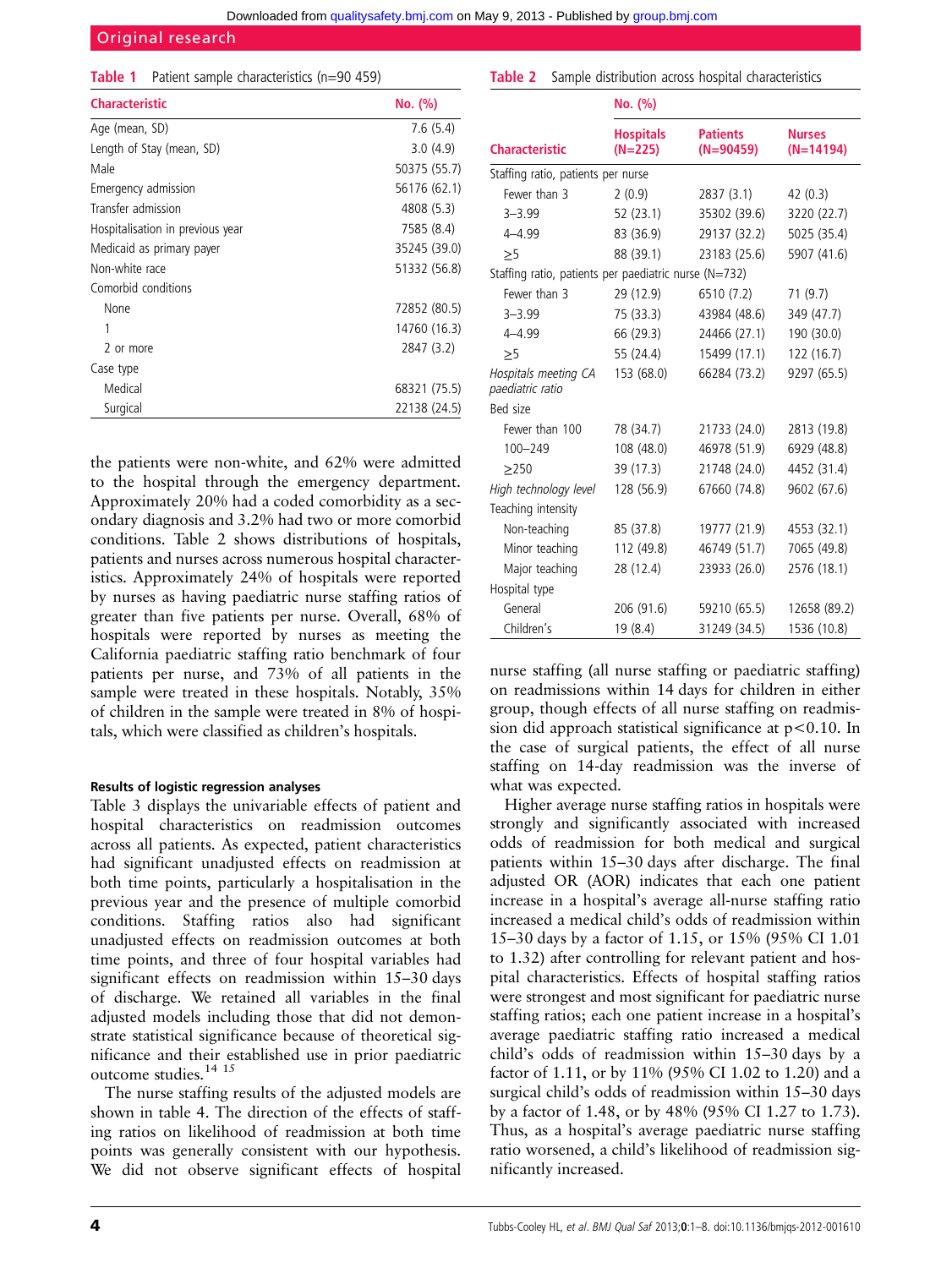|  |  |  |  |  |  |  |  | <b>Table 3</b> Patient and hospital variables as univariable predictors of readmission across all patients |  |  |
|--|--|--|--|--|--|--|--|------------------------------------------------------------------------------------------------------------|--|--|
|  |  |  |  |  |  |  |  |                                                                                                            |  |  |

|                                                  | <b>Within 14 days</b>          | $15 - 30$ days |                                |         |  |
|--------------------------------------------------|--------------------------------|----------------|--------------------------------|---------|--|
| Variables (estimated separately)                 | OR (95% CI)                    | p Value        | OR (95% CI)                    | p Value |  |
| Patient characteristics                          |                                |                |                                |         |  |
| Age                                              | 1.00 (0.98 to 1.01)            | 0.57           | $0.97$ (0.96 to 0.99)          | 0.000   |  |
| LOS                                              | 1.02 (1.01 to 1.03)            | 0.000          | 1.01 (1.01 to 1.02)            | 0.002   |  |
| Sex (male)                                       | 1.14 (1.00 to 1.29)            | 0.048          | 1.06 (0.91 to 1.23)            | 0.45    |  |
| ED admission                                     | $1.13$ (0.94 to 1.36)          | 0.19           | 1.07 (0.89 to 1.28)            | 0.50    |  |
| Transfer admission                               | 1.28 (0.98 to 1.67)            | 0.071          | 1.19 (0.83 to 1.72)            | 0.34    |  |
| Hospitalisation in previous year                 | 5.75 (4.88 to 6.78)            | 0.000          | 8.70 (7.26 to 10.44)           | 0.000   |  |
| Medicaid as primary payer                        | 1.53 (1.32 to 1.76)            | 0.000          | 1.90 (1.55 to 2.32)            | 0.000   |  |
| Non-white race                                   | 1.34 (1.15 to 1.56)            | 0.000          | 1.61 (1.36 to 1.90)            | 0.000   |  |
| 1 comorbid condition (compared to none)          | $1.85(1.60 \text{ to } 2.14)$  | 0.000          | $2.02$ (1.62 to 2.51)          | 0.000   |  |
| 2 or more comorbid conditions (compared to none) | 3.96 (3.21 to 4.89)            | 0.000          | 3.64 (2.70 to 4.91)            | 0.000   |  |
| Hospital characteristics                         |                                |                |                                |         |  |
| Major teaching hospital                          | 1.15 $(0.98 \text{ to } 1.34)$ | 0.091          | 1.18 (0.99 to 1.42)            | 0.068   |  |
| Hospital bed size                                | 1.06 (0.90 to 1.24)            | 0.52           | 1.31 (1.08 to 1.58)            | 0.005   |  |
| Children's hospital                              | 1.09 (0.87 to 1.37)            | 0.46           | 1.38 (1.05 to 1.82)            | 0.021   |  |
| High technology hospital                         | 0.93 (0.77 to 1.13)            | 0.48           | 1.48 (1.09 to 2.01)            | 0.012   |  |
| Overall patient to RN ratio                      | 1.09 (1.00 to 1.19)            | 0.046          | 1.07 (0.96 to 1.20)            | 0.19    |  |
| Peds patient to RN ratio                         | $1.07$ (1.01 to 1.14)          | 0.035          | 1.17 $(1.09 \text{ to } 1.26)$ | 0.000   |  |
| Hospital met CA peds ratio                       | 0.77 (0.62 to 0.95)            | 0.014          | 0.61 (0.47 to 0.79)            | 0.000   |  |

ED, Emergency Department; RN, Registered Nurse.

Analysis of readmission based on whether hospitals met a contemporary paediatric nurse staffing benchmark also revealed significant effects at the15–30 day interval; receiving care in a hospital that met the staffing benchmark of four or fewer paediatric patients per nurse was associated with a 24% decrease in the risk of 15–30 day readmission (AOR: 0.76, 95% CI 0.61 to 0.94) for medical patients and a 63% decrease in the risk of 15–30 day readmission (AOR: 0.37, 95% CI 0.13 to 1.00) for surgical patients.

No significant effects of hospital characteristics were observed in any models except for high technology status on 14-day readmission in medical patients (AOR: 0.75, 95% CI 0.57 to 0.99). As expected, patient characteristics exhibited strong and significant effects on readmission across all models including age, Medicaid as primary payer, non-white race, primary diagnosis/procedure, the presence of comorbid conditions, and a hospitalisation in the previous year.

#### **DISCUSSION**

The results of this study suggest that hospital patient-to-nurse staffing ratios are significantly associated with the likelihood of readmission from 15 to 30 days after discharge for children receiving care for common conditions: each additional patient per nurse added to a hospital's average paediatric staffing ratio was associated with up to an 11% increase in the odds of readmission within 15–30 days after discharge for medical patients and up to a 48% increase in the odds of 15–30 day readmission for surgical patients. Further, children treated in hospitals meeting a

Table 4 Final adjusted models of hospital nurse staffing ratios and odds of readmission

|                            | Within 14 days        |         | $15 - 30$ days        |         |  |
|----------------------------|-----------------------|---------|-----------------------|---------|--|
|                            | <b>OR (95% CI)</b>    | p Value | <b>OR (95% CI)</b>    | p Value |  |
| Medical cases (n=68294)    |                       |         |                       |         |  |
| All nurse staffing         | 1.10 (0.99 to 1.21)   | 0.072   | 1.15(1.01 to 1.32)    | 0.031   |  |
| Paediatric staffing        | 1.01 (0.94 to 1.09)   | 0.81    | $1.11$ (1.02 to 1.20) | 0.013   |  |
| Hospital met CA peds ratio | $0.98$ (0.81 to 1.19) | 0.85    | $0.76$ (0.61 to 0.94) | 0.010   |  |
| Surgical cases (n=22119)   |                       |         |                       |         |  |
| All nurse staffing         | $0.63$ (0.37 to 1.06) | 0.082   | 1.57 (0.98 to 2.51)   | 0.059   |  |
| Paediatric staffing        | 1.01 (0.78 to 1.31)   | 0.93    | 1.48 (1.27 to 1.73)   | 0.000   |  |
| Hospital met CA peds ratio | 1.07 (0.45 to 2.54)   | 0.88    | $0.37$ (0.13 to 1.00) | 0.050   |  |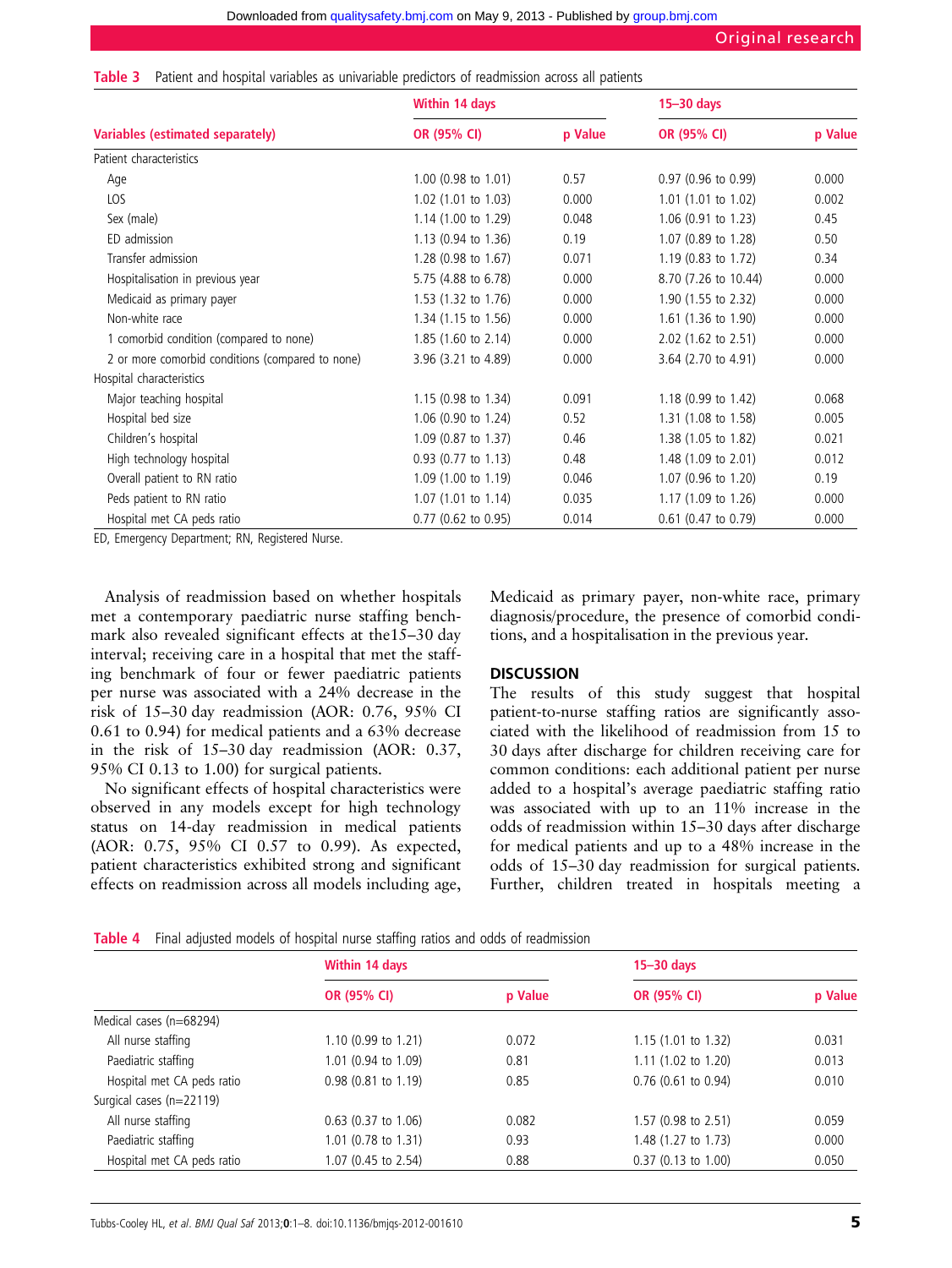paediatric staffing benchmark were significantly less likely to experience a readmission. We did not observe significant effects of nurse staffing ratios on readmissions occurring within 14 days of discharge.

The relationship between leaner hospital nurse staffing ratios and higher likelihood of readmission may be explained by nurses having less time to engage in meaningful teaching and discharge preparation due to higher workloads. Nurses manage added workload by cognitively prioritising responsibilities, where imminent clinical concerns and high uncertainty activities are addressed before routine care.<sup>35</sup> Because patient and family teaching and discharge preparation is generally not considered as urgent as other care needs such as medication administration or responding to clinical deterioration, it may be more likely to be delayed or missed. This interpretation is supported by prior studies of nurse-reported care omissions; Aiken et al  $36$  found that approximately 28% of 43 329 surveyed hospital nurses reported not performing essential patient and family teaching on their last shift worked due to lack of time and 13% reported not having time to prepare patients and families for discharge. A more recent study by Kalisch and colleagues found that of 4086 nurses in 10 hospitals, approximately 5% reported omitting discharge planning and teaching 'frequently' or 'always'. <sup>37</sup> Reduced nurse availability as a consequence of workload is also thought to result in decreased awareness of patient conditions and needs.<sup>38</sup> <sup>39</sup> Multiple studies have identified unresolved problems during an index hospitalisation as likely contributors to readmission,  $40-42$  and one study estimated that up to 37% of adult hospital readmissions were attributable to hospital systems factors that impact quality.<sup>43</sup>

Our finding that staffing effects are significant for readmission from 15 to 30 days but not for readmissions within the first 14 days after hospital discharge is contrary to our assumptions before the study. We can only speculate as to why early readmissions are not sensitive to hospital nurse staffing. It is possible that staffing levels are associated with other important unmeasured hospital characteristics that correspond to readmission, resulting in confounding of the effects of staffing on early readmission. It is also plausible that for some conditions, particularly surgical conditions, hospital-related complications such as pneumonia or wound infections are not clinically obvious in the immediate post-discharge period, resulting in a later readmission. Additionally, we theorise that paediatric readmissions with 15–30 days may actually be an appropriate metric of hospital quality due to what we term the 'competent caregiver effect'. Unlike many hospitalised adults, ill children are discharged home with caregivers who bear primary responsibility for the child's health and well-being. Despite inadequate discharge preparation or otherwise poor quality care, competent caregivers may be able to manage the

child's care at home for an extended period of time until they cannot, at which time they return to the hospital. In essence, hospitalised children may have a caregiver safety net after discharge that many hospitalised adults do not, and this may make the difference between an earlier (within 14 days) and later (15 to 30 days) readmission.<sup>44</sup> Clearly more research is needed to better understand the reasons for children's readmissions and thus identify which ones are potentially preventable.

While there is ample evidence that patients treated in hospitals with better nurse staffing experience better outcomes, there is limited evidence to determine what the optimal staffing levels should be for a given patient population and/or hospital unit type. We have compared the outcomes of children treated in hospitals that meet the current California mandated staffing ratio of four or fewer paediatric patients per nurse and found that treatment in a hospital meeting this standard significantly reduces the risk of readmission up to 63%. This finding is important because it speaks to the validity of the California minimum staffing ratio for paediatric care, but we emphasise that our results are preliminary and should be tested in further studies.

### Limitations

We cannot confirm causal relationships between nurse staffing levels in hospitals and paediatric readmissions due to the observational and cross-sectional nature of the data. Confounding is a real possibility; we were unable to account for a number of variables that could be associated with both nurse staffing levels and readmission outcomes in our sample such as hospital financial resources, hospital occupancy levels and planned readmissions. We recommend the use of factorial designs in future staffing research, such that the effects of variable staffing levels can be evaluated in a manner that approaches experimental design.45 46 Similarly, future studies of nursing care quality and hospital readmission should focus on analysis of early preventable readmissions in a sample of hospitals where key contextual variables, such as resources and quality improvement sophistication, are measured and controlled.

We analysed all-cause readmission due to the difficulty in discerning clinical relevance in administrative data, yet recognise that a repeat hospitalisation may either have no relationship to a prior hospitalisation or that it may be perfectly correlated as a planned readmission for ongoing therapeutic care.<sup>18</sup> We acknowledge that staffing ratios are only one measure of nurses' workloads and are indirect measures of the quality and dose of nursing care that is delivered at the bedside. Process-oriented measures of nursing care, such as adequacy of discharge preparation or missed teaching opportunities, may prove to be correlates of readmission similar to process measures of physician care.40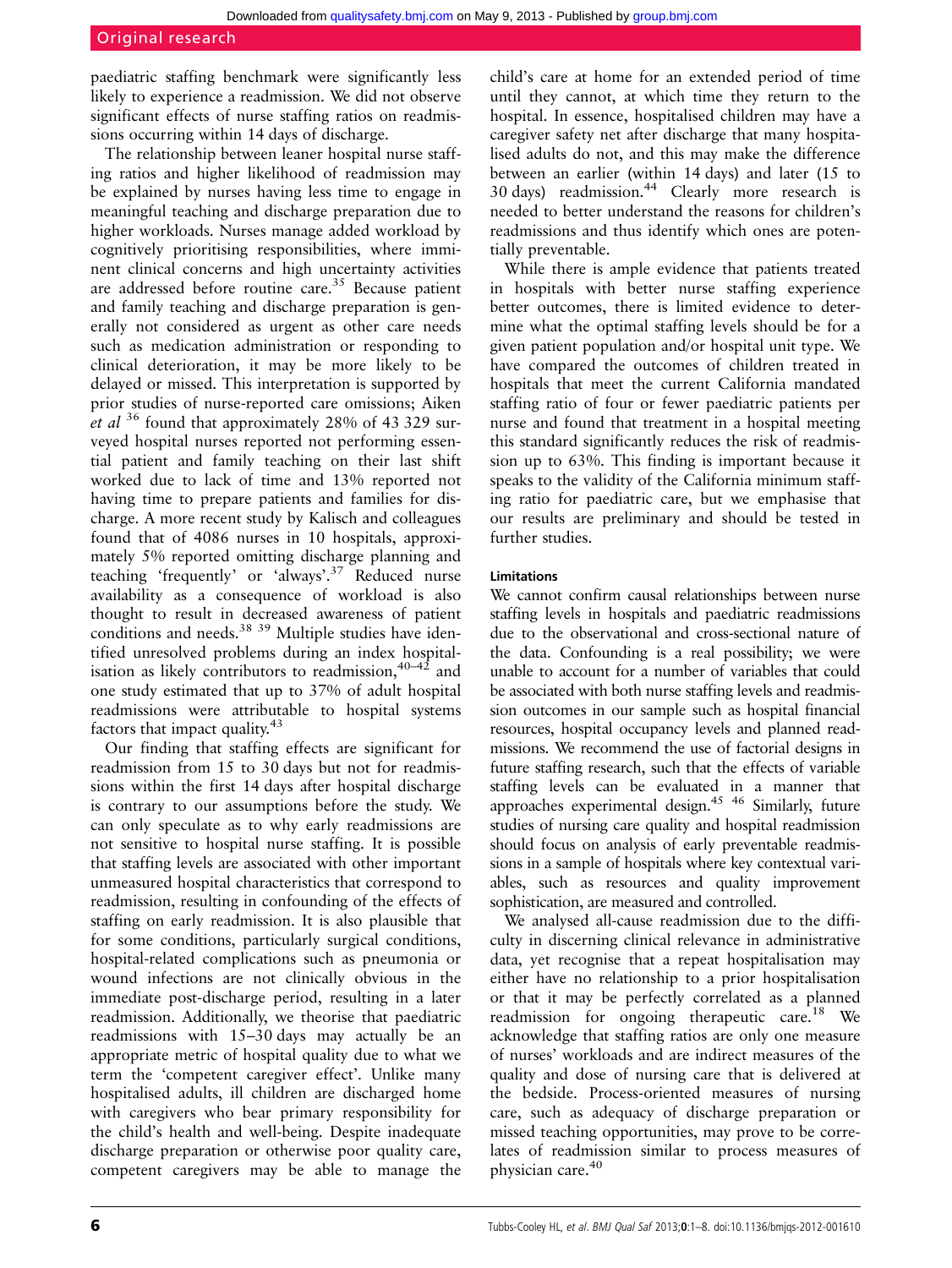#### Generalisability of findings

Our finding that leaner nurse staffing levels in hospitals are associated with poorer patient outcomes is consistent with other observational studies of nurse staffing ratios and patient outcomes, including those using other sources of staffing data and varying statistical modelling approaches. However, we suggest additional research on both appropriate paediatric readmission measures and the relationship between nursing care delivery, nurse staffing levels and readmissions.

#### **CONCLUSION**

We have found that average paediatric nurse staffing ratios are significantly associated with hospital readmission for children with common medical and surgical conditions. To our knowledge, this study is the first to explicitly examine and find an association between staffing ratios and hospital readmission in paediatrics.

Our findings have implications for hospital administrators given the national emphasis on reduction of readmissions by payers. The role of nursing care in reducing readmissions has traditionally focused on nurse-led discharge planning programmes in the inpatient setting $47-50$  and nurse-directed home care for patients with complex or chronic conditions.<sup>49 51</sup> While these nurse-oriented interventions have been shown to significantly reduce readmissions, our findings suggest that hospitals might also achieve reductions in readmission by focusing on the number of patients assigned to nurses. In paediatrics, limiting nurses' workloads to four or fewer patients appears to have benefits in reducing readmissions.

Further, hospitals are earnestly examining their discharge processes and implementing quality improvement programmes aimed at preparing patients and families to manage health condition(s) beyond the hospital. Quality improvement initiatives to improve inpatient care delivery often depend upon the sustained efforts of front-line workers, particularly nurses. Prior research shows that hospitals with better nurse staffing ratios deliver Joint Commission-recommended care for key conditions more reliably, $52$  highlighting the inter-relationship of nurse staffing levels and quality improvement success. The sustainability of quality improvement initiatives related to paediatric readmission may ultimately depend on nurses' ability to direct meaningful time and attention to such efforts.

Acknowledgements We would like to thank Tim Cheney for technical support. Presentations at the 2011 AcademyHealth Annual Research Meeting contained a preliminary review of these data.

Contributors Conception and Design: HLTC, JPC, DMS, JHS, LHA; Acquisition of Data: LHA, JPC; Analysis and Interpretation: HLTC, LHA, JHS, JPC, DMS; Drafting/Revision: HLTC, LHA.

Funding Research support was provided by the Agency for Healthcare Research and Quality (R36-HS018802, Tubbs Cooley, PI) and the National Institute for Nursing Research (T32-NR007104 and R01-NR04513, Aiken, PI). The content is solely the responsibility of the authors and does not necessarily represent the official views of the funding agencies.

#### Competing interests None.

Ethics approval Institutional Review Board at the University of Pennsylvania.

Provenance and peer review Not commissioned; externally peer reviewed.

Open Access This is an Open Access article distributed in accordance with the Creative Commons Attribution Non Commercial (CC BY-NC 3.0) license, which permits others to distribute, remix, adapt, build upon this work non-commercially, and license their derivative works on different terms, provided the original work is properly cited and the use is non-commercial. See: http://creativecommons.org/licenses/by-nc/3.0/

#### **REFERENCES**

- Carrns A. Farewell, and don't come back: health reform gives hospitals a big incentive to send patients home for good. U.S. News World Rep 2010;147:20–3.
- 2 Axon RN, Williams MV. Hospital readmission as an accountability measure. JAMA 2011;305:504–5.
- 3 Center for Medicare and Medicaid Innovation. Community-based Care Transitions Program. [http://innovations.cms.gov/initiatives/](http://innovations.cms.gov/initiatives/Partnership-for-Patients/CCTP/index.html) [Partnership-for-Patients/CCTP/index.html](http://innovations.cms.gov/initiatives/Partnership-for-Patients/CCTP/index.html) (accessed 8 Jun 2012).
- 4 Gay JC, Hain PD, Grantham JA, et al. Epidemiology of 15-day readmissions to a children's hospital. Pediatrics 2011;127: e1505–12.
- 5 Berry JG, Hall DE, Kuo DZ, et al. Hospital utilization and characteristics of patients experiencing recurrent readmissions within children's hospitals. JAMA 2011;305:682–90.
- 6 Mackie A, Ionescuittu R, Pilote L, et al. Hospital readmissions in children with congenital heart disease: A population-based study. Am Heart J 2008;155:577–84.
- 7 Czaja AS, Zimmerman JJ, Nathens AB. Readmission and late mortality after pediatric severe sepsis. Pediatrics 2009;123:849–57.
- Feudtner C, Levin JE, Srivastava R, et al. How well can hospital readmission be predicted in a cohort of hospitalized children? A retrospective, multicenter study. Pediatrics 2009;123:286–93.
- Chen Y, Dales R, Stewart P, et al. Hospital readmissions for asthma in children and young adults in Canada. Pediatr Pulmonol 2003;36:22–6.
- 10 Minkovitz CS, Andrews JS, Serwint JR. Rehospitalization of children with asthma. Arch Pediatr Adolesc Med 1999;153:727–30.
- 11 Bloomberg GR, Trinkaus KM, Fisher EB, et al. Hospital readmissions for childhood asthma: a 10-year metropolitan study. Am J Respir Crit Care Med 2003;167:1068–76.
- 12 Frei-Jones MJ, Field JJ, DeBaun MR. Risk factors for hospital readmission within 30 days: a new quality measure for children with sickle cell disease. Pediatr Blood Cancer 2009;52:481–5.
- 13 Samuels BN, Novack AH, Martin DP, et al. Comparison of length of stay for asthma by hospital type. Pediatrics 1998;101:e13.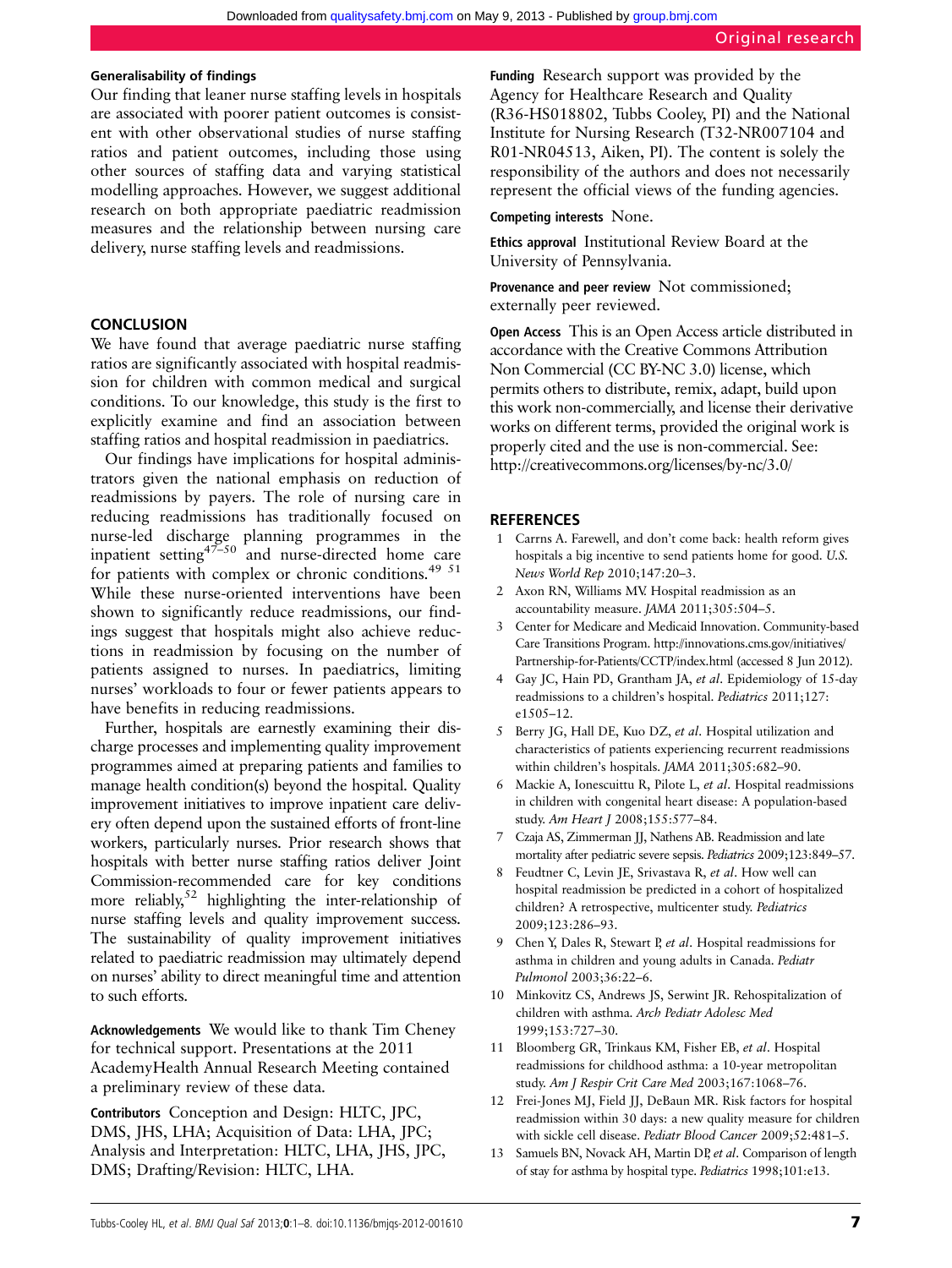## Original research

- 14 Silber JH, Rosenbaum PR, Koziol LF, et al. Conditional length of stay. Health Serv Res 1999;34(1 Pt 2):349–63.
- 15 Lorch SA, Zhang X, Rosenbaum PR, et al. Equivalent lengths of stay of pediatric patients hospitalized in rural and nonrural hospitals. Pediatrics 2004;114:e400-8.
- 16 Feudtner C, Pati S, Goodman DM, et al. State-level child health system performance and the likelihood of readmission to children's hospitals. *J Pediatr* 2010;157:98-102.e1.
- 17 Lorch SA, Baiocchi M, Silber JH, et al. The role of outpatient facilities in explaining variations in risk-adjusted readmission rates between hospitals. Health Serv Res 2010;45:24–41.
- 18 Hain PD, Gay JC, Berutti TW, et al. Preventability of early readmissions at a children's hospital. Pediatrics 2013;131:e171–81.
- 19 Weiss M, Johnson NL, Malin S, et al. Readiness for discharge in parents of hospitalized children. J Pediatr Nurs 2008;23:282-95.
- 20 Aiken LH, Cimiotti J, Sloane DM, et al. The effects of nurse staffing and nurse education on patient deaths in hospitals with different nurse work environments. Med Care 2012;49:1047–53.
- 21 Aiken LH, Sermeus W, Van den Heede K, et al. Patient safety, satisfaction, and quality of hospital care: cross-sectional surveys of nurses and patients in 12 countries in Europe and the United States. BMJ 2012;344:e1717.
- 22 Kane RL, Shamliyan TA, Mueller C, et al. The association of registered nurse staffing levels and patient outcomes. Systematic review and meta-analysis. Med Care 2007;45:1195–204.
- 23 Needleman J, Buerhaus P, Pankratz S, et al. Nurse staffing and inpatient hospital mortality. N Engl J Med 2011;364:1037–45.
- 24 Mark BA, Harless DW, Berman WF. Nurse staffing and adverse events in hospitalized children. Policy Polit Nurs Pract 2007;8:83–92.
- 25 Mark BA, Harless DW, McCue M, et al. A longitudinal examination of hospital registered nurse staffing and quality of care. Health Serv Res 2004;39:279–300.
- 26 Weiss ME, Yakusheva O, Bobay K. Quality and cost analysis of nurse staffing, discharge preparation, and postdischarge utilization. Health Serv Res 2011;46:1473–94.
- 27 McHugh M, Ma C. Hospital nursing and 30-day readmissions among medicare patients with heart failure, acute myocardial infarction, and pneumonia. Med Care 2013;51:52–9.
- 28 Smith HL. A double sample to minimize bias due to non-response in a mail survey. In: Ruiz-Gazen A, Guilbert P, Haziza D, Tille Y, eds. Survey methods: applications to longitudinal studies, to health, to electoral studies, and to studies in developing countries. Paris: Dunod, 2008:334–9.
- 29 Silber JH, Gleeson SP, Zhao H. The influence of chronic disease on resource utilization in common acute pediatric conditions: Financial concerns for children's hospitals. Arch Pediatr Adolesc Med 1999;153:169–79.
- 30 Lake ET, Friese CR. Variations in nursing practice environments: relation to staffing and hospital characteristics. Nurs Res 2006;55:1–9.
- 31 Harless DW, Mark BA. Nurse staffing and quality of care with direct measurement of inpatient staffing. Med Care 2010;48:659–63.
- 32 California Department of Public Health. Nurse-to-Patient Staffing Ratio Regulations. [http://www.cdph.ca.gov/services/](http://www.cdph.ca.gov/services/DPOPP/regs/Pages/N2PRegulations.aspx) [DPOPP/regs/Pages/N2PRegulations.aspx](http://www.cdph.ca.gov/services/DPOPP/regs/Pages/N2PRegulations.aspx) (accessed 1 Jul 2012).
- 33 Carthon JM Brooks, Kutney-Lee A, Jarrín O, et al. Nurse staffing and postsurgical outcomes in black adults. J Am Geriatr Soc 2012;60:1078–84.
- 34 Silber JH, Rosenbaum PR, Even-Shoshan O, et al. Length of stay, conditional length of stay, and prolonged stay in pediatric asthma. Health Serv Res 2003;38:867–86.
- 35 Patterson ES, Ebright P, Saleem JJ. Investigating stacking: How do registered nurses prioritize their activities in real-time? Int J Ind Ergon 2011;41:389–93.
- 36 Aiken LH, Clarke SP, Sloane DM, et al. Nurses' reports on hospital care in five countries: the ways in which nurses' work is structured have left nurses among the least satisfied workers, and the problem is getting worse. Health Aff (Millwood) 2001;20:43–53.
- 37 Kalisch BJ, Tschannen D, Lee H, et al. Hospital variation in missed nursing care. Am J Med Qual 2011;26:291–9.
- 38 Kutney-Lee A, Lake ET, Aiken LH. Development of the hospital nurse surveillance capacity profile. Res Nurs Health 2009;32:217–28.
- 39 Clarke SP, Aiken LH. Failure to rescue: needless deaths are prime examples of the need for more nurses at the bedside. Am J Nurs 2003;103:42–7.
- 40 Ashton CM, Kuykendall DH, Johnson ML, et al. The Association between the quality of inpatient care and early readmission. Ann Intern Med 1995;122:415–21.
- 41 Ashton C, Del Junco D, Souchek J, et al. The association between the quality of inpatient care and early readmission: a meta-analysis of the evidence. Med Care 1997;35:1044–59.
- 42 Benbassat J, Taragin M. Hospital readmissions as a measure of quality of health care: advantages and limitations. Arch Intern Med 2000;160:1074–81.
- 43 Oddone EZ, Weinberger M, Horner M, et al. The Veterans Affairs Cooperative Studies in Health Services Group on Primary Care and Hospital Readmissions. Classifying general medicine readmissions. J Gen Intern Med 1996;11:597–607.
- 44 Tao H, Ellenbecker CH, Chen J, et al. The influence of social environmental factors on rehospitalization among patients receiving home health care services. ANS Adv Nurs Sci 2012;35:346–58.
- 45 U.K. Neonatal Staffing Study Group. Patient volume, staffing, and workload in relation to risk-adjusted outcomes in a random stratified sample of UK neonatal intensive care units: a prospective evaluation. Lancet 2002;359:99–107.
- 46 Barnes S, Golden B, Wasil E, et al. An application of factorial design to compare the relative effectiveness of hospital infection control measures. Proceedings of the 2011 Winter Simulation Conference; 1283–1294. [http://www.informs-sim.](http://www.informs-sim.org/wsc11papers/115.pdf) [org/wsc11papers/115.pdf](http://www.informs-sim.org/wsc11papers/115.pdf) (accessed 28 Jan 2013).
- 47 Manning S. Bridging the gap between hospital and home: a new model of care for reducing readmission rates in chronic heart failure. *J Cardiovasc Nurs* 2011;26:368-76.
- 48 Naylor MD, Brooten DA, Campbell RL, et al. Transitional care of older adults hospitalized with heart failure: a randomized, controlled trial. J Am Geriatr Soc 2004;52:675-84.
- 49 Rich MW, Beckham V, Wittenberg C, et al. A multidisciplinary intervention to prevent the readmission of elderly patients with congestive heart failure. N Engl J Med 1995;333:1190-5.
- 50 Wesseldine L, McCarthy P, Silverman M. Structured discharge procedure for children admitted to hospital with acute asthma: a randomised controlled trial of nursing practice. Arch Dis Child 1999;80:110–14.
- 51 Dennis L, Blue C, Stahl S, et al. The relationship betwen hospital readmissions of medicare beneficiaries with chronic illnesses and home care nursing interventions. Home Healthc Nurse 1996;14:303–9.
- 52 Landon BE, Normand ST, Lessler A, et al. Quality of care for the treatment of acute medical conditions in US hospitals. Arch Intern Med 2006;166:2511–17.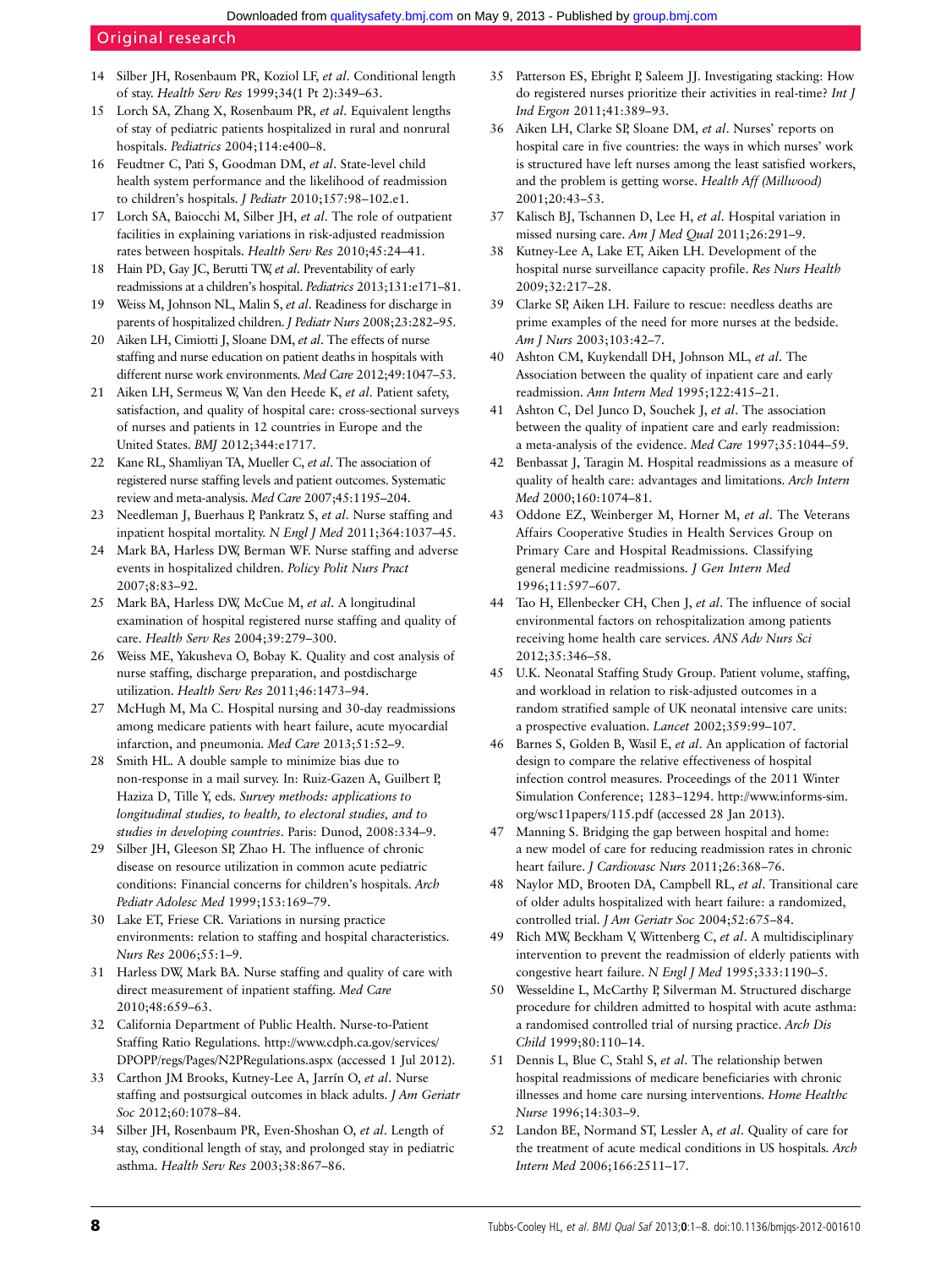

## **children admitted for common conditions ratios and hospital readmission among An observational study of nurse staffing**

Heather L Tubbs-Cooley, Jeannie P Cimiotti, Jeffrey H Silber, et al.

doi: 10.1136/bmjqs-2012-001610 BMJ Qual Saf published online May 7, 2013

**<http://qualitysafety.bmj.com/content/early/2013/05/03/bmjqs-2012-001610.full.html>** Updated information and services can be found at:

These include:

| Data Supplement                  | "Supplementary Data"<br>http://qualitysafety.bmj.com/content/suppl/2013/05/02/bmjqs-2012-001610.DC1.html                                                                                                                                                                                                                                                                                                                                           |
|----------------------------------|----------------------------------------------------------------------------------------------------------------------------------------------------------------------------------------------------------------------------------------------------------------------------------------------------------------------------------------------------------------------------------------------------------------------------------------------------|
| <b>References</b>                | This article cites 47 articles, 12 of which can be accessed free at:<br>http://qualitysafety.bmj.com/content/early/2013/05/03/bmjqs-2012-001610.full.html#ref-list-1                                                                                                                                                                                                                                                                               |
| <b>Open Access</b>               | This is an open-access article distributed under the terms of the<br>Creative Commons Attribution Non-commercial License, which permits<br>use, distribution, and reproduction in any medium, provided the original<br>work is properly cited, the use is non commercial and is otherwise in<br>compliance with the license. See:<br>http://creativecommons.org/licenses/by-nc/3.0/ and<br>http://creativecommons.org/licenses/by-nc/3.0/legalcode |
| P < P                            | Published online May 7, 2013 in advance of the print journal.                                                                                                                                                                                                                                                                                                                                                                                      |
| <b>Email alerting</b><br>service | Receive free email alerts when new articles cite this article. Sign up in<br>the box at the top right corner of the online article.                                                                                                                                                                                                                                                                                                                |

(DOIs) and date of initial publication. publication. Citations to Advance online articles must include the digital object identifier citable and establish publication priority; they are indexed by PubMed from initial typeset, but have not not yet appeared in the paper journal. Advance online articles are Advance online articles have been peer reviewed, accepted for publication, edited and

**<http://group.bmj.com/group/rights-licensing/permissions>** To request permissions go to:

**<http://journals.bmj.com/cgi/reprintform>** To order reprints go to:

**<http://group.bmj.com/subscribe/>** To subscribe to BMJ go to: